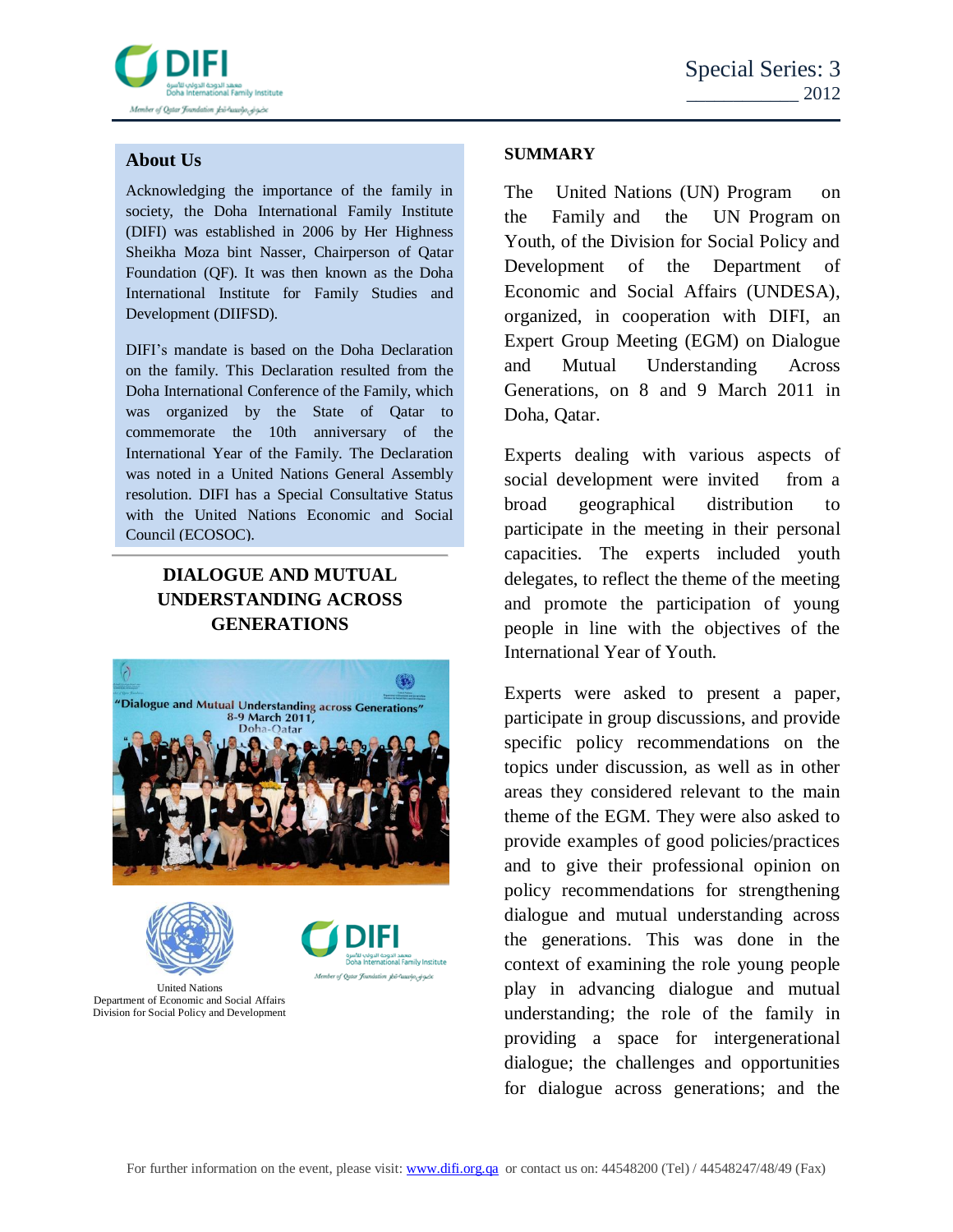

examination of existing regional frameworks and mechanisms for intergenerational dialogue and mutual understanding.

#### **RECOMMENDATIONS**

#### *Youth Participation*

- 1. Promote the full and effective participation of young people at local, national, regional, and international levels, with particular attention to marginalized youth;
- 2. Recognize and promote the independence of youth groups and youth organizations;
- 3. Promote the concept of young people as assets and work towards the elimination of negative stereotypes of youth;
- 4. Invest in and ensure the increased participation of girls and women in development;
- 5. Strengthen partnerships with and for youth among all stakeholders to enhance commitment and holistic youth development.

### *Research*

- 6. Foster research and knowledge building on youth, by youth, to better inform real world policy programs;
- 7. Conduct in-depth regional research and analysis to capture the political, social, and psychological dynamics defining youth;
- 8. Establish a permanent mechanism for researchers and policymakers to share information, particularly information that is not widely distributed or accessible;
- 9. Promote shared or joint research projects conducted by youth;
- 10. Collect data for comprehensive, comparable and participatory research on youth, both qualitative and quantitative;
- 11. Promote research on:

- Young people older than 18 who remain at home and are supported by their parents;

- Good practices on work-family balance;

- 12. Assist the development of youth as researchers, and hold a youth researcher summit (UNESCO);
- 13. Establish an intergenerational pool of consultants for youth development at the UN.

### *Family Policy*

- 14. Provide better support to families in encouraging youth participation, empowerment, and intergenerational cooperation;
- 15. Support families in performing their different functions, such as caregiving, nurturing, and caring for the young and the old;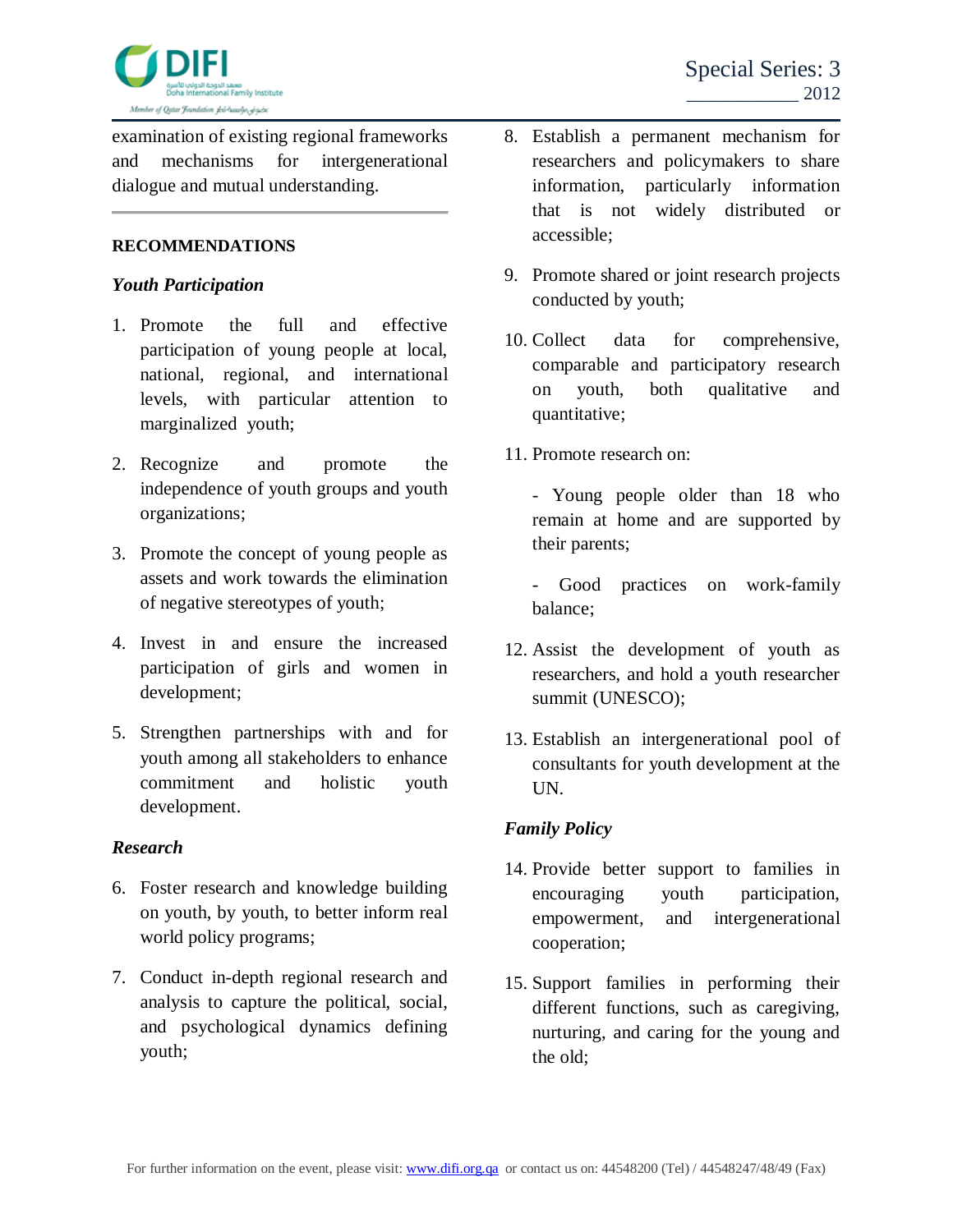

16. Strengthen and support policies that enhance resilience and are beneficial to the needs of all family members.

## *Education, Workplace, and Community*

- 17. Implement policies to best harness the benefits of youth migration;
- 18. Develop and implement regional and national policies and initiatives that address barriers to long term and sustainable youth employment, such as vocational training, in order to improve the transition from education to employment;
- 19. Work towards the promotion and development of a variety of educational tools, such as online learning and educational exchanges;
- 20. Strengthen and develop public spaces and programs in communities that are youth friendly and allow intergenerational interaction;
- 21. Provide quality formal and non-formal education while improving the curriculum to reflect the needs of society;
- 22. Invest in intergenerational solidarity opportunities in the workplace, particularly in mutually beneficial mentorship programs;
- 23. Improve frameworks for the recognition of volunteering across the ages.

# *Fostering Positive Intergenerational Relations*

- 24. Promote and facilitate youth mentoring and youth leadership;
- 25. Promote the development of schoolbased programs that involve parents/older adult volunteers in schools;
- 26. Develop mechanisms that allow for the flexible and voluntary involvement of retired persons in society;
- 27. Adopt an intergenerational lens approach to reviewing and evaluating programs and policies;
- 28. Strengthen community development programs that support intergenerational relations;
- 29. Provide a platform for intergenerational dialogue, for example by setting up intergenerational councils at local and national levels;
- 30. Invest in activities to improve dialogue and mutual understanding, and acceptance of others across generations, for example in schools, families, communities, and the labor market;
- 31. Design policies that encourage reciprocal wealth transfer, mutual protection, mentoring, and respect between generations;
- 32. Encourage governments to enhance the self-reliance of elderly people to facilitate their continued participation in society. In consultation with elderly people, governments should ensure that